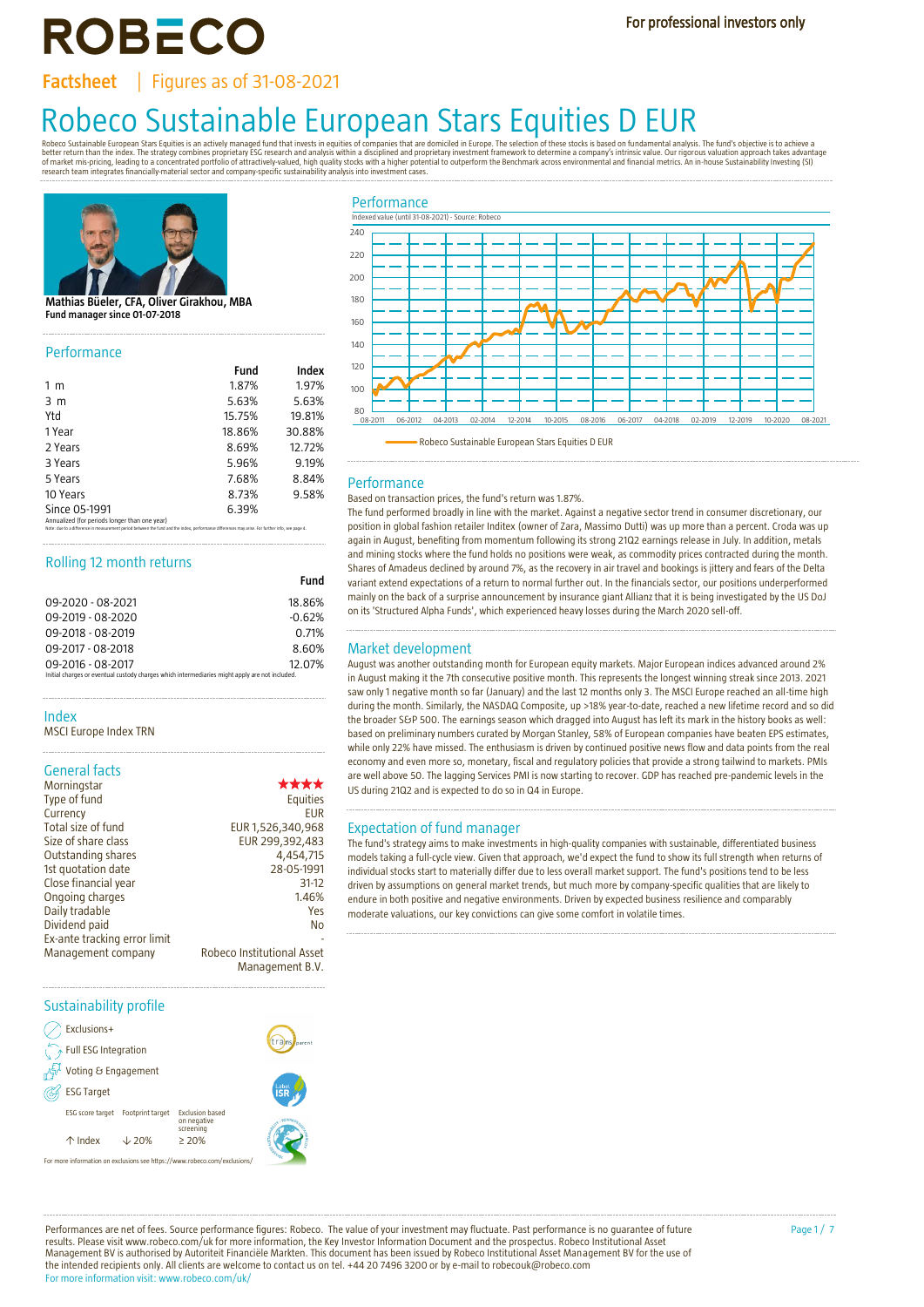# Robeco Sustainable European Stars Equities D EUR

**Factsheet |** Figures as of 31-08-2021

# Top 10 largest positions

We believe a robust, fundamental stock-picking approach that fully integrates a variety of material ESG information into the process helps to uncover underappreciated, long-term opportunities in the market. The research process leads to a diversified but highly focused portfolio consisting of shares of sustainable companies with attractive return potential over the full cycle. The top ten positions are composed of our highest conviction ideas.

**ROBECO** 

# Fund price

| 1.9111917771807     |            |       |
|---------------------|------------|-------|
| 31-08-21            | <b>FUR</b> | 67.18 |
| High Ytd (18-08-21) | <b>FUR</b> | 68.02 |
| Low Ytd (29-01-21)  | <b>FUR</b> | 57.51 |
|                     |            |       |

# Fees

| Management fee                    | 1.25% |
|-----------------------------------|-------|
| Performance fee                   | None  |
| Service fee                       | 0.16% |
| <b>Expected transaction costs</b> | 0.01% |

#### Legal status

| Investment company with variable capital incorporated<br>under Luxembourg law (SICAV) |          |
|---------------------------------------------------------------------------------------|----------|
| Issue structure                                                                       | Open-end |
| <b>UCITS V</b>                                                                        | Yes.     |
| Share class                                                                           | D EUR    |
| This fund is a subfund of Robeco Capital Growth Funds,                                |          |
| <b>SICAV</b>                                                                          |          |
|                                                                                       |          |

#### Registered in

Austria, Belgium, Chile, Denmark, Finland, France, Germany, Ireland, Italy, Luxembourg, Netherlands, Norway, Singapore, Spain, Sweden, Switzerland, United Kingdom

### Currency policy

To reduce any possibility of large currency deviations relative to the benchmark which heighten the level of risk, the fund may bring exposure into line with the currency weights of the benchmark by carrying out currency forward transactions.

# Risk management

Risk management is fully integrated into the investment process to ensure that positions always meet predefined guidelines.

#### Dividend policy

The fund does not distribute dividend; any income earned is retained, and so the fund's entire performance is reflected in its share price.

| <b>Fund codes</b> |               |
|-------------------|---------------|
| ISIN              | LU0187077218  |
| Bloomberg         | ROBEURE LX    |
| Sedol             | BO1GJK9       |
| WKN               | <b>AOCATO</b> |
| Valoren           | 1794388       |
|                   |               |

|  | Top 10 largest positions |
|--|--------------------------|
|  |                          |

| <b>Holdings</b>               | Sector                 | %     |
|-------------------------------|------------------------|-------|
| Roche Holding AG              | Health Care            | 5.29  |
| <b>RELX PLC</b>               | <b>Industrials</b>     | 4.68  |
| SAP SE                        | Information Technology | 4.50  |
| Deutsche Boerse AG            | <b>Financials</b>      | 4.33  |
| Schindler Holding AG          | <b>Industrials</b>     | 4.27  |
| Svenska Handelsbanken AB      | <b>Financials</b>      | 4.05  |
| Unilever PLC                  | Consumer Staples       | 3.89  |
| Croda International PLC       | <b>Materials</b>       | 3.75  |
| Schneider Electric SE         | Industrials            | 3.72  |
| Industria de Diseno Textil SA | Consumer Discretionary | 3.67  |
| Total                         |                        | 42.14 |

# Top 10/20/30 weights

| <b>TOP 10</b>                                                                                                                                                                                                                     |          | 42.14%   |
|-----------------------------------------------------------------------------------------------------------------------------------------------------------------------------------------------------------------------------------|----------|----------|
| <b>TOP 20</b>                                                                                                                                                                                                                     |          | 70.24%   |
| <b>TOP 30</b>                                                                                                                                                                                                                     |          | 90.36%   |
| <b>Statistics</b>                                                                                                                                                                                                                 |          |          |
|                                                                                                                                                                                                                                   | 3 Years  | 5 Years  |
| Tracking error ex-post (%)                                                                                                                                                                                                        | 3.39     | 3.33     |
| Information ratio                                                                                                                                                                                                                 | $-0.50$  | 0.12     |
| Sharpe ratio                                                                                                                                                                                                                      | 0.51     | 0.75     |
| Alpha (%)                                                                                                                                                                                                                         | $-0.79$  | 1.29     |
| Beta                                                                                                                                                                                                                              | 0.91     | 0.89     |
| Standard deviation                                                                                                                                                                                                                | 15.56    | 12.84    |
| Max. monthly gain (%)                                                                                                                                                                                                             | 11.82    | 11.82    |
| Max. monthly loss (%)                                                                                                                                                                                                             | $-13.47$ | $-13.47$ |
| Above mentioned ratios are based on gross of fees returns                                                                                                                                                                         |          |          |
| <b>Hit ratio</b>                                                                                                                                                                                                                  |          |          |
|                                                                                                                                                                                                                                   | 3 Years  | 5 Years  |
| Months outperformance                                                                                                                                                                                                             | 13       | 29       |
| Hit ratio (%)                                                                                                                                                                                                                     | 36.1     | 48.3     |
| $\mathbf{r}$ , and a set of the set of the set of the set of the set of the set of the set of the set of the set of the set of the set of the set of the set of the set of the set of the set of the set of the set of the set of |          |          |

| HII Fatio (%)                                              | 36.I | 48.3 |
|------------------------------------------------------------|------|------|
| Months Bull market                                         | 24   | 37   |
| Months outperformance Bull                                 | 6    | 13   |
| Hit ratio Bull (%)                                         | 25.0 | 35.1 |
| Months Bear market                                         | 12   | 23   |
| Months Outperformance Bear                                 |      | 16   |
| Hit ratio Bear (%)                                         | 58.3 | 69.6 |
| Above mentioned ratios are based on gross of fees returns. |      |      |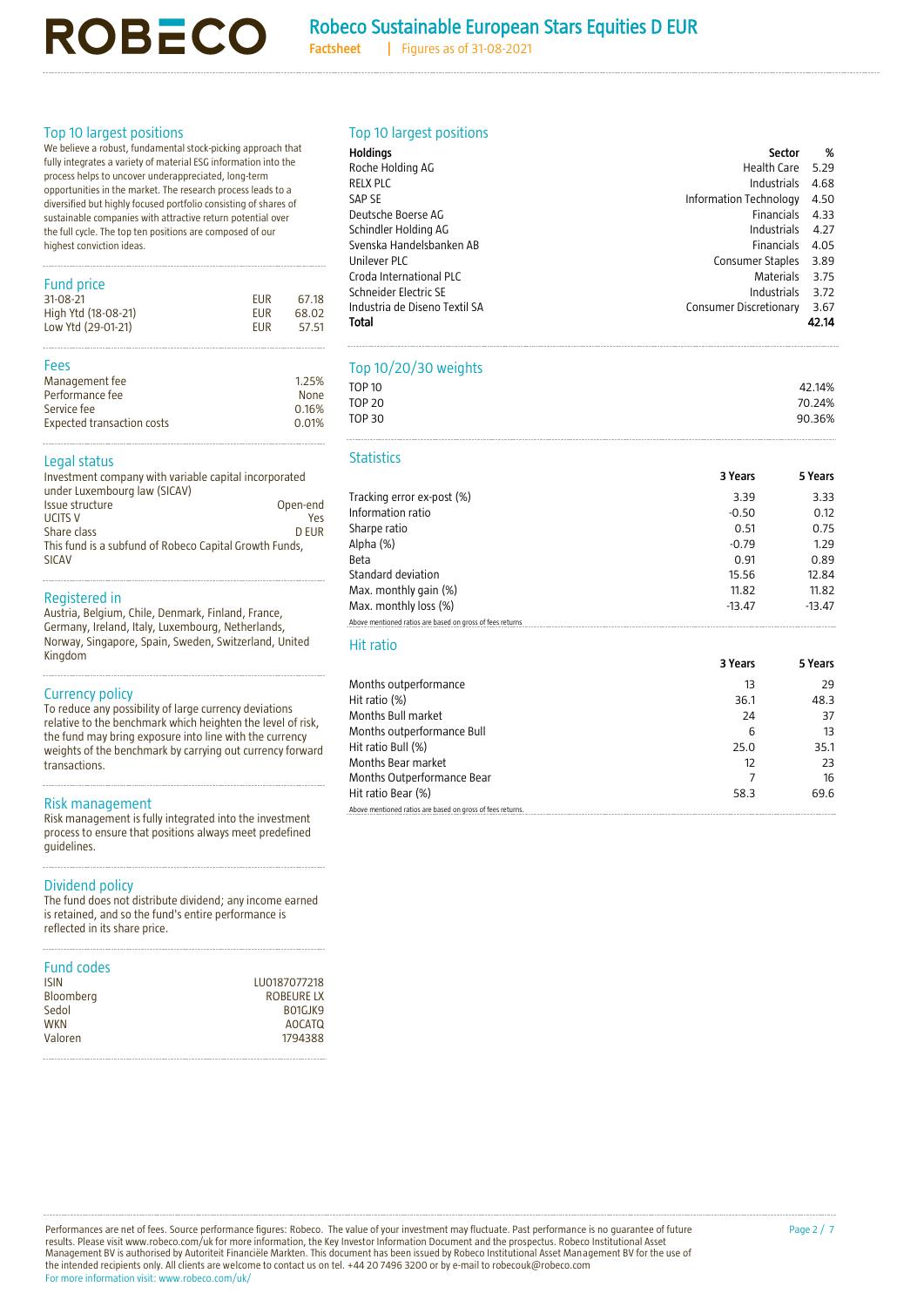# ESG integration policy

Robeco Sustainable European Stars Equities integrates ESG at every stage of the investment process. We use sustainability performance rankings as a first indication of a company's sustainability profile. In addition we use it to exclude the worst 20% scoring stocks from the investable universe. We then analyze the impact of financially material ESG factors to a company's competitive position and value drivers. We believe that this enhances our ability to understand existing and potential risks and opportunities of a company. If ESG risks and opportunities are significant, the ESG analysis may impact a stock's fair value and the portfolio allocation decision. Throughout the investment process, we strive for a low environmental impact, as measured by GHG emissions, water use and waste generation, with the aim of realizing at least 20% better levels than the index. In addition to ESG integration, Robeco's dedicated active ownership team conducts proxy voting and engagement activities focused on specific themes, such as climate change, aiming to improve a company's sustainability profile. Furthermore, the fund will not invest in companies exposed to the following controversial sectors or business practices: military contracting, controversial weapons, fire arms, UN Global Compact breaches, tobacco, palm oil, nuclear power, thermal coal, arctic drilling and oil sands, according to strict revenue thresholds.





Performances are net of fees. Source performance figures: Robeco. The value of your investment may fluctuate. Past performance is no guarantee of future results. Please visit www.robeco.com/uk for more information, the Key Investor Information Document and the prospectus. Robeco Institutional Asset Management BV is authorised by Autoriteit Financiële Markten. This document has been issued by Robeco Institutional Asset Management BV for the use of<br>the intended recipients only. All clients are welcome to contact us on For more information visit: www.robeco.com/uk/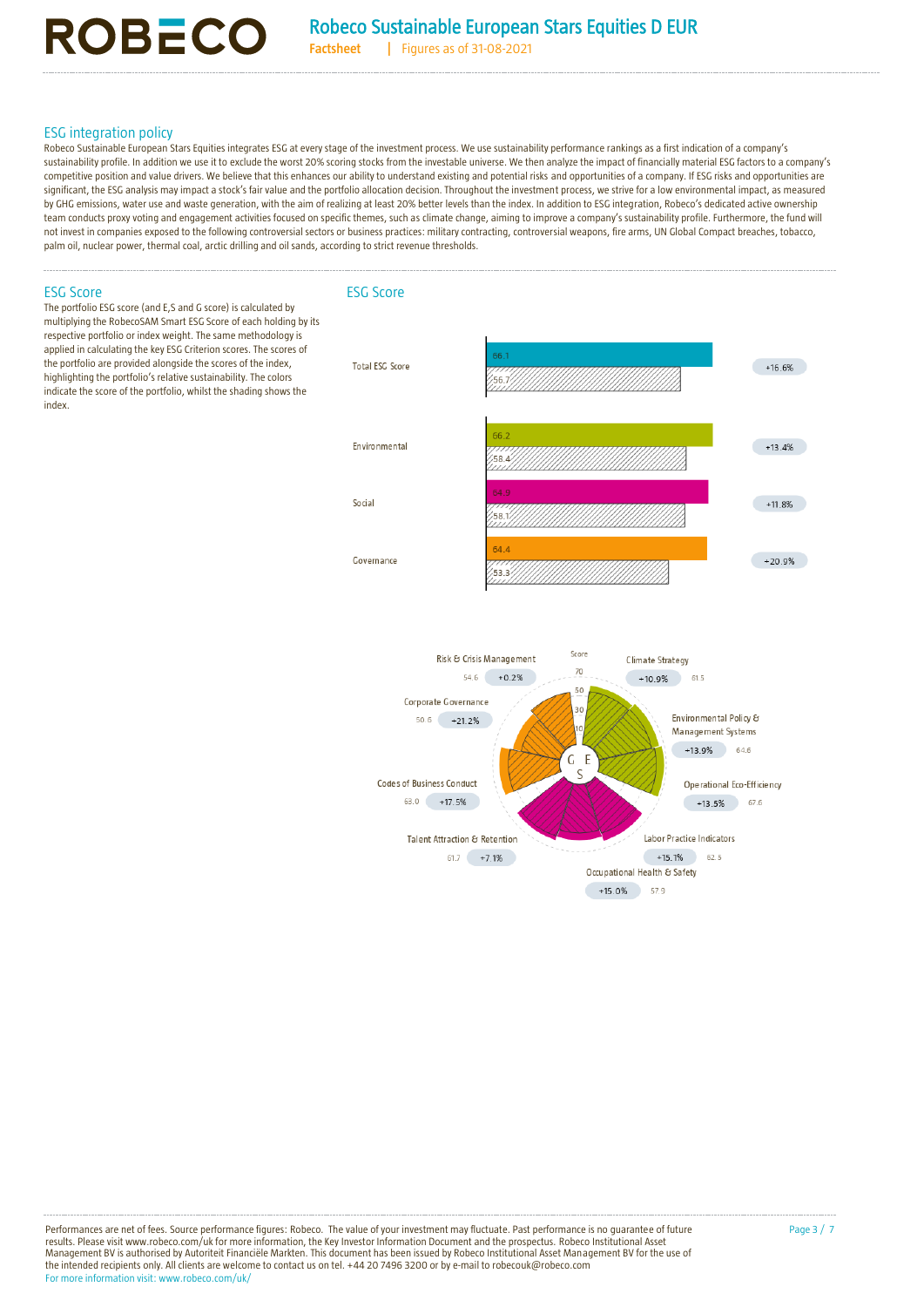**Factsheet |** Figures as of 31-08-2021

# Environmental Footprint

The footprint ownership of the portfolio expresses the total resource consumption the portfolio finances. Each company's footprint is calculated by normalizing resources consumed by the company's enterprise value. Multiplying these values by the dollar amount invested in each company yields the aggregate footprint ownership figures. The selected index's footprint (for an equivalent \$ amount invested in corporates) is provided alongside. The portfolios score is shown in blue and the index in grey.

**ROBECO** 

# Environmental Footprint

| GHG Emissions Scope 1 & 2<br>The difference is equivalent to the<br>2,679.0<br>$t$ CO <sub>2</sub> eq<br>annual CO <sub>2</sub> emission produced by |  |
|------------------------------------------------------------------------------------------------------------------------------------------------------|--|
| 8.070.2                                                                                                                                              |  |
| $\Box$ 2074 cars<br>66.8% below                                                                                                                      |  |
| Source: Robeco data based on Trucost data. *                                                                                                         |  |
| Waste Generation<br>The difference is equivalent to the<br>127.5<br>tons<br>annual waste generation of                                               |  |
| 288.3<br>374 pe ople<br>55.8% below                                                                                                                  |  |
| Source: Data based on RobecoSAM impact data.                                                                                                         |  |
| Water Use<br>The difference is equivalent to the<br>28,114.8<br>m <sup>3</sup><br>annual water consumption by                                        |  |
| 56,880.0<br>604 pe ople<br>50.6% below                                                                                                               |  |

Source: Data based on RobecoSAM impact data.

\* Source: S&P Trucost Limited © Trucost 2021. All rights in the Trucost data and reports vest in Trucost and/or its licensors. Neither Trucost, not its affliates, nor its licensors accept any liability for any errors, omissions, or interruptions in the Trucost data and/or reports. No further distribution of the Data and/or Reports is permitted without Trucost's express written consent.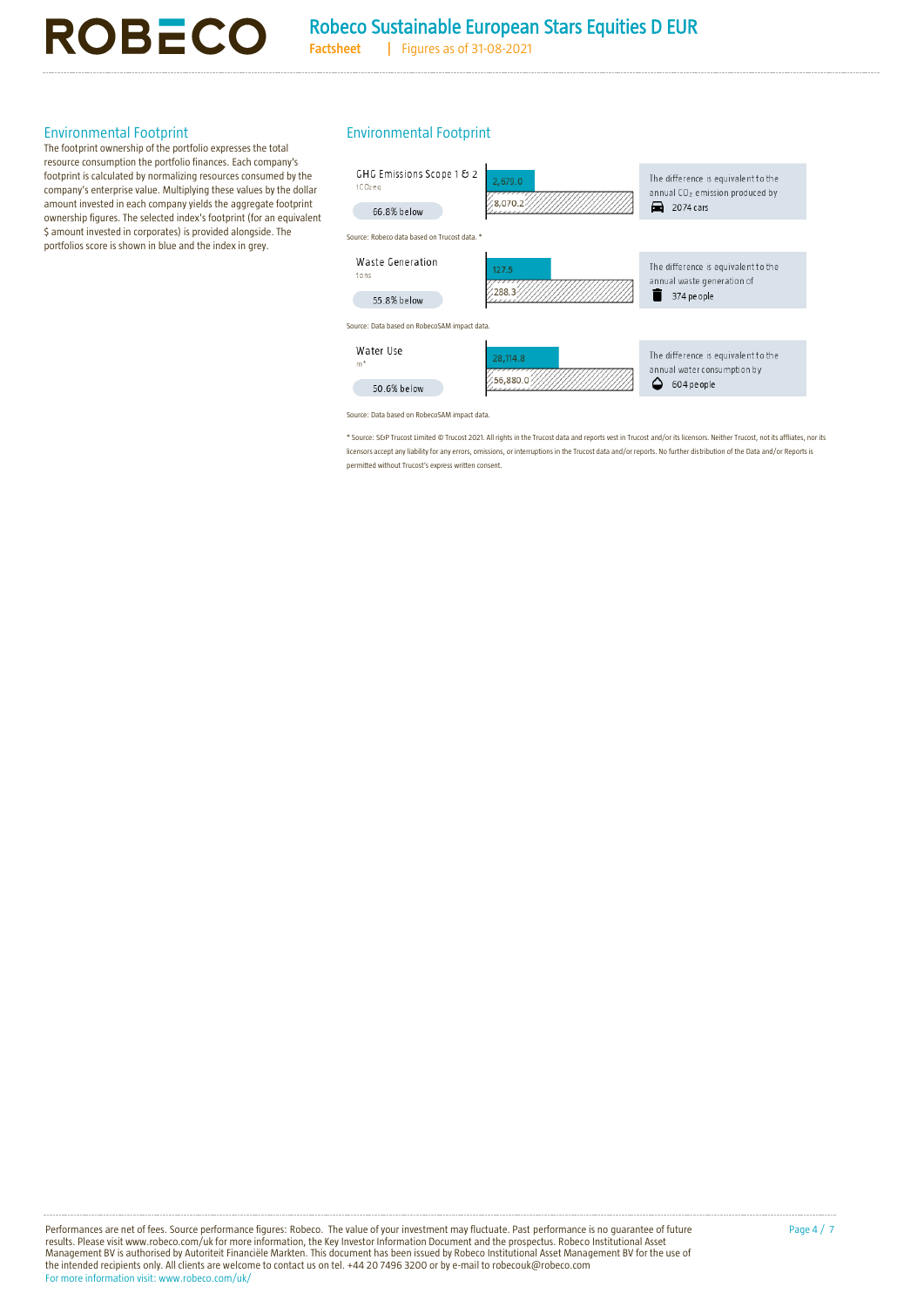# **ROBECO**

# Robeco Sustainable European Stars Equities D EUR

**Factsheet |** Figures as of 31-08-2021

# Asset Allocation **Asset allocation**

| <b>Asset allocation</b> |  |       |
|-------------------------|--|-------|
| Equity                  |  | 97.5% |
| Cash                    |  | 2.5%  |

# Sector allocation

The fund aims at generating extra performance through stock selection. Deviations in sector allocation relative to the benchmark are thus fairly small and limited by internal investment guidelines.

| <b>Sector allocation</b>      |       | <b>Deviation index</b> |  |
|-------------------------------|-------|------------------------|--|
| <b>Industrials</b>            | 18.7% | 3.7%                   |  |
| <b>Financials</b>             | 18.2% | 2.7%                   |  |
| <b>Health Care</b>            | 17.7% | 3.1%                   |  |
| <b>Consumer Staples</b>       | 11.6% | $-0.8%$                |  |
| <b>Materials</b>              | 9.9%  | 1.7%                   |  |
| <b>Consumer Discretionary</b> | 8.7%  | $-3.0%$                |  |
| <b>Information Technology</b> | 7.7%  | $-1.3%$                |  |
| Energy                        | 3.2%  | $-0.9%$                |  |
| <b>Real Estate</b>            | 2.2%  | 0.8%                   |  |
| <b>Communication Services</b> | 2.1%  | $-1.7%$                |  |
| <b>Utilities</b>              | 0.0%  | $-4.3%$                |  |

# Country allocation

The country allocation of the fund is purely the result of the bottom-up stock selection process. Internal investment guidelines limit country deviations compared to the benchmark.

| <b>Country allocation</b><br><b>Deviation index</b> |         |  |
|-----------------------------------------------------|---------|--|
| 31.3%                                               | 9.4%    |  |
| 19.6%                                               | 5.3%    |  |
| 11.1%                                               | $-6.5%$ |  |
| 10.3%                                               | $-5.1%$ |  |
| 10.2%                                               | 4.4%    |  |
| 5.3%                                                | $-2.3%$ |  |
| 4.7%                                                | 1.0%    |  |
| 3.4%                                                | $-0.8%$ |  |
| 2.1%                                                | 2.1%    |  |
| 2.0%                                                | 1.0%    |  |
| 0.0%                                                | $-0.3%$ |  |
| 0.0%                                                | $-1.1%$ |  |
| 0.0%                                                | $-7.2%$ |  |
|                                                     |         |  |

# Currency allocation

The currency allocation of the fund is purely a result of the bottomup stock selection process. Any resulting significant currency exposure is limited by forward currency contracts. Internal investment guidelines limit currency deviations compared to the benchmark.

| <b>Deviation index</b><br><b>Currency allocation</b> |       |         |
|------------------------------------------------------|-------|---------|
| Euro                                                 | 45.3% | $-6.4%$ |
| Pound Sterling                                       | 27.2% | 5.3%    |
| <b>Swiss Franc</b>                                   | 10.0% | $-5.4%$ |
| Swedish Kroner                                       | 10.0% | 4.2%    |
| Danish Kroner                                        | 3.3%  | $-0.9%$ |
| U.S. Dollar                                          | 2.1%  | 2.0%    |
| Norwegian Kroner                                     | 2.0%  | 1.0%    |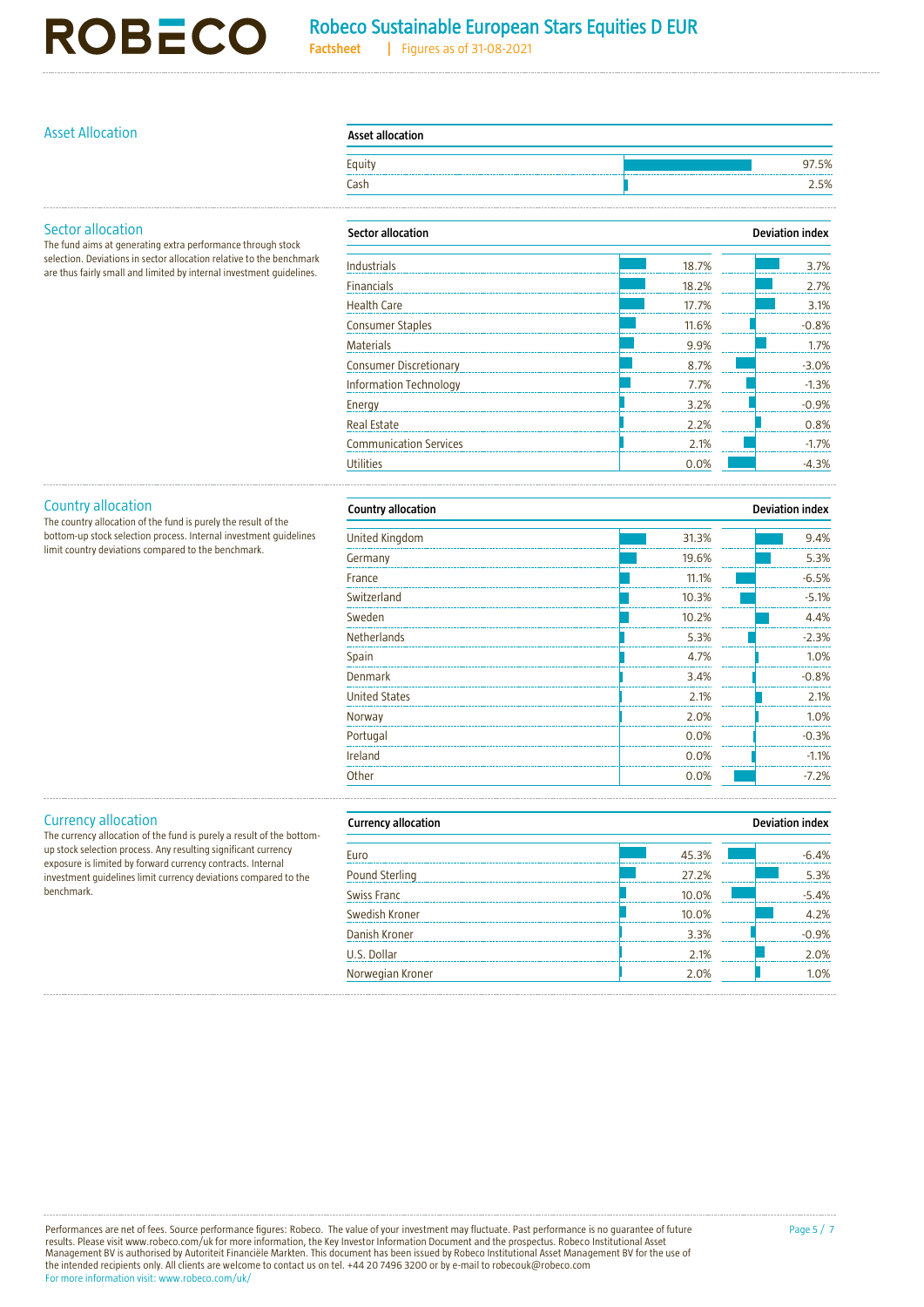**Factsheet |** Figures as of 31-08-2021

### Investment policy

**ROBECO** 

Robeco Sustainable European Stars Equities is an actively managed fund that invests in equities of companies that are domiciled in Europe. The selection of these stocks is based on fundamental analysis. The fund's objective is to achieve a better return than the index. The fund aims for a better sustainability profile compared to the Benchmark by promoting certain ESG (i.e. Environmental, Social and corporate Governance) characteristics within the meaning of Article 8 of the European Sustainable Finance Disclosure Regulation and integrating ESG and sustainability risks in the investment process. In addition, the fund applies an exclusion list on the basis of controversial behavior, products (including controversial weapons, tobacco, palm oil and fossil fuel) and countries, while avoiding investment in thermal coal, weapons, military contracting and companies that severely violate labor conditions, next to voting and engaging. The fund also aims for an improved environmental footprint compared to the Benchmark.The strategy combines proprietary ESG research and analysis within a disciplined and proprietary investment framework to determine a company's intrinsic value. Our rigorous valuation approach takes advantage of market mis-pricing, leading to a concentrated portfolio of attractively-valued, high quality stocks with a higher potential to outperform the Benchmark across environmental and financial metrics. An in-house Sustainability Investing (SI) research team integrates financially-material sector and company-specific sustainability analysis into investment cases.The majority of the stocks selected through this approach will be components of the Benchmark, but stocks outside the Benchmark may be selected too. The Management Company may use its discretion to invest in companies or sectors not included in the Benchmark based upon opportunities found through fundamental or proprietary ESG research. The fund can deviate substantially from the weightings of the Benchmark. The investment strategy aims to outperform the Benchmark over the long run whilst applying market risk limits (on countries, currencies and sectors) that limit the extent of deviation from the Benchmark. The Benchmark is a broad market weighted index that is not consistent with the ESG characteristics promoted by the fund.

# Fund manager's CV

Mathias Büeler is the Senior Portfolio Manager responsible for the RobecoSAM Sustainable European Equities Strategy as well as serving as a Senior Equity Analyst covering the Financials and Consumer Discretionary Sector. Prior to joining, Mathias Büeler worked as a sell-side equity analyst at Kepler Capital Markets for more than four years, covering Swiss banks and diversified financials. Previously, he was Head of Product Management Structured Products at Man Investments for two and a half years. Mathias Büeler holds a Master of Arts majoring in Business Administration from the University of Zurich and is a CFA chartholder. He joined RobecoSAM in 2011. Oliver Girakhou is a Portfolio Manager responsible for managing the Robeco Sustainable European Stars Equities Strategy. He covers and leads the research in the Materials, Industrials and Energy industries within the Team. Prior to joining RobecoSAM, he spent 6 years at Credit Agricole - Cheuvreux (later KeplerCheuvreux) as a sell-side equity analyst covering European industrial companies. He also gained first-hand business experience as an business analyst at the BMW Group where he worked in the China Strategy Department. Oliver earned his Master's degree in Social and Economic Science from Vienna University's School of Economics and Business Administration, and his MBA from ESCP Europe. He joined RobecoSAM in 2014.

# Fiscal product treatment

The fund is established in Luxembourg and is subject to the Luxembourg tax laws and regulations. The fund is not liable to pay any corporation, income, dividend or capital gains tax in Luxembourg. The fund is subject to an annual subscription tax ('tax d'abonnement') in Luxembourg, which amounts to 0.05% of the net asset value of the fund. This tax is included in the net asset value of the fund. The fund can in principle use the Luxembourg treaty network to partially recover any withholding tax on its income.

### MSCI disclaimer

Source MSCI. MSCI makes no express or implied warranties or representations and shall have no liability whatsoever with respect to any MSCI data contained herein. The MSCI data may not be further redistributed or used as a basis for other indices or any securities or financial products. This report is not approved, endorsed, reviewed or produced by MSCI. None of the MSCI data is intended to constitute investment advice or a recommendation to make (or refrain from making) any kind of investment decision and may not be relied on as such.

# **Morningstar**

Copyright © Morningstar Benelux. All Rights Reserved. The information contained herein: (1) is proprietary to Morningstar and/or its content providers; (2) may not be copied or distributed; and (3) is not warranted to be accurate, complete or timely. Neither Morningstar nor its content providers are responsible for any damages or losses arising from any use of this information. Past performance is no guarantee of future results. For more information on Morningstar, please refer t[o www.morningstar.com](http://www.morningstar.com/)

# Eurosif disclaimer

The European SRI Transparency logo signifies that Robeco commits to provide accurate, adequate and timely information to enable stakeholders, in particular consumers, to understand the Sustainable Responsible Investment (SRI) policies and practices relating to the fund. Detailed information about the European SRI Transparency Code can be found on www.eurosif.org, and information of the SRI policies and practices of the Robeco Sustainable European Stars Equities can be found at: www.robeco.com. The Transparency Code are managed by Eurosif, an independent organisation. The European SRI Transparency Logo reflects the fund manager's commitment as detailed above and should not be taken as an endorsement of any particular company, organisation or individual.

#### ISR France disclaimer

The fact that the sub-fund has obtained this label does not mean that it meets your personal sustainability goals or that the label is in line with requirements arising from any future national or European rules. For further information on this label, please visit www.lelabelisr.fr/en/.

#### Febelfin disclaimer

The fact that the sub-fund has obtained this label does not mean that it meets your personal sustainability goals or that the label is in line with requirements arising from any future national or European rules. The label obtained is valid for one year and subject to annual reappraisal. For further information on this label, please visit www.towardssustainability.be.